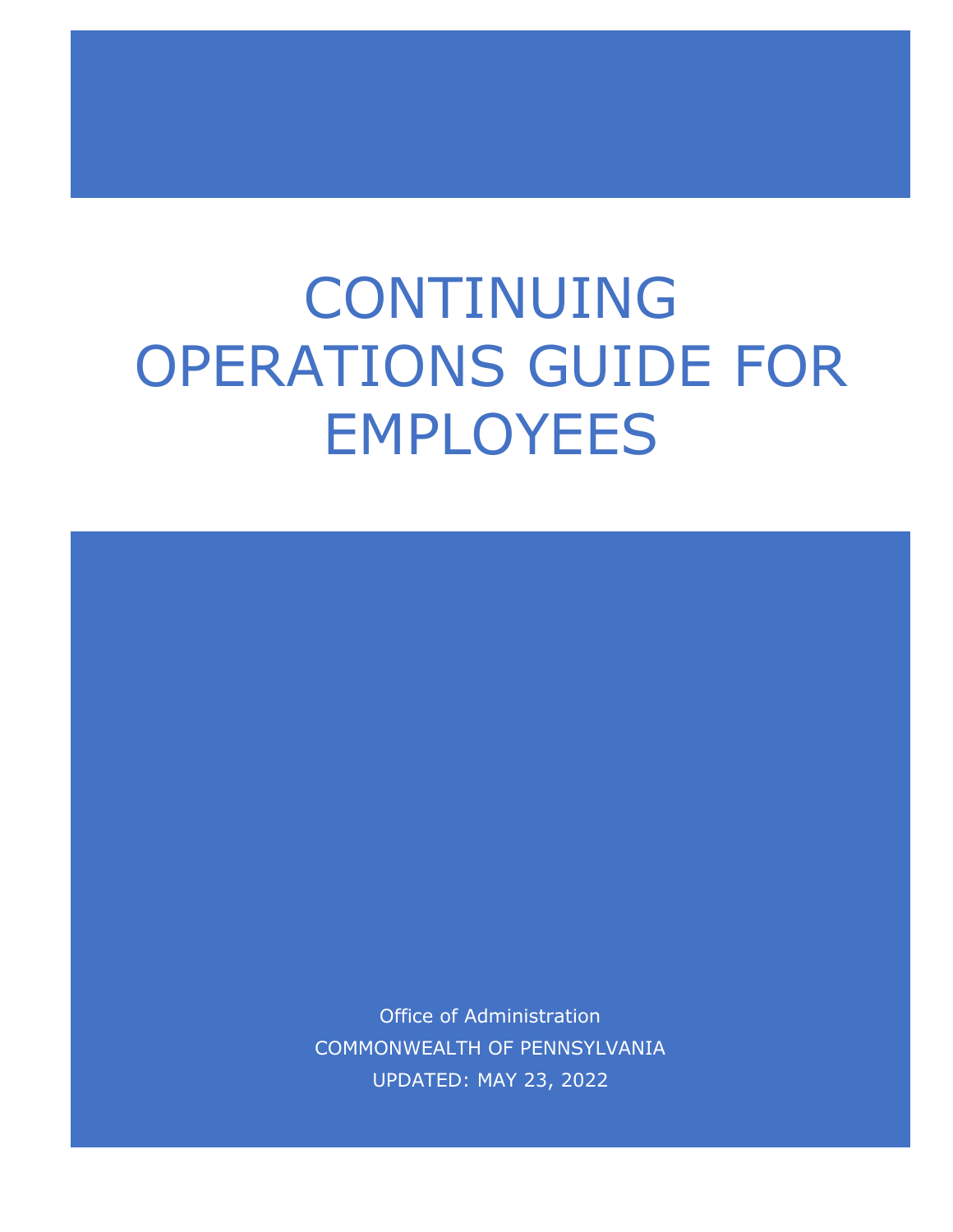# **Contents**

# <span id="page-1-0"></span>Introduction

On March 6, 2020, pursuant to Section 7301(c) of Pennsylvania's Emergency Management Services Code, 35 Pa.C.S. § 7301(c), Governor Wolf issued a Proclamation of Disaster Emergency ("Proclamation") related to the novel coronavirus disease (COVID-19) outbreak. On March 13, 2020, President Trump declared a national emergency in response to the COVID-19 outbreak.

The following guidance will be in place to support best public health practices to avoid negative impacts and adapt to the changing nature of the pandemic. This guidance will be in place for approved activities until further notice. It is important to follow these basic tenets:

**Safety First**: Follow all guidance from the Centers for Disease Control and Prevention (CDC) and Department of Health (DOH).

**Personal Responsibility:** We are all in this together, and everyone plays a role by following the CDC and DOH guidelines for handwashing and staying home if you are sick.

*Employees of the LCB, Attorney General, PGCB, Auditor General and all other agencies not under the Governor's jurisdiction should contact their local HR office for assistance.*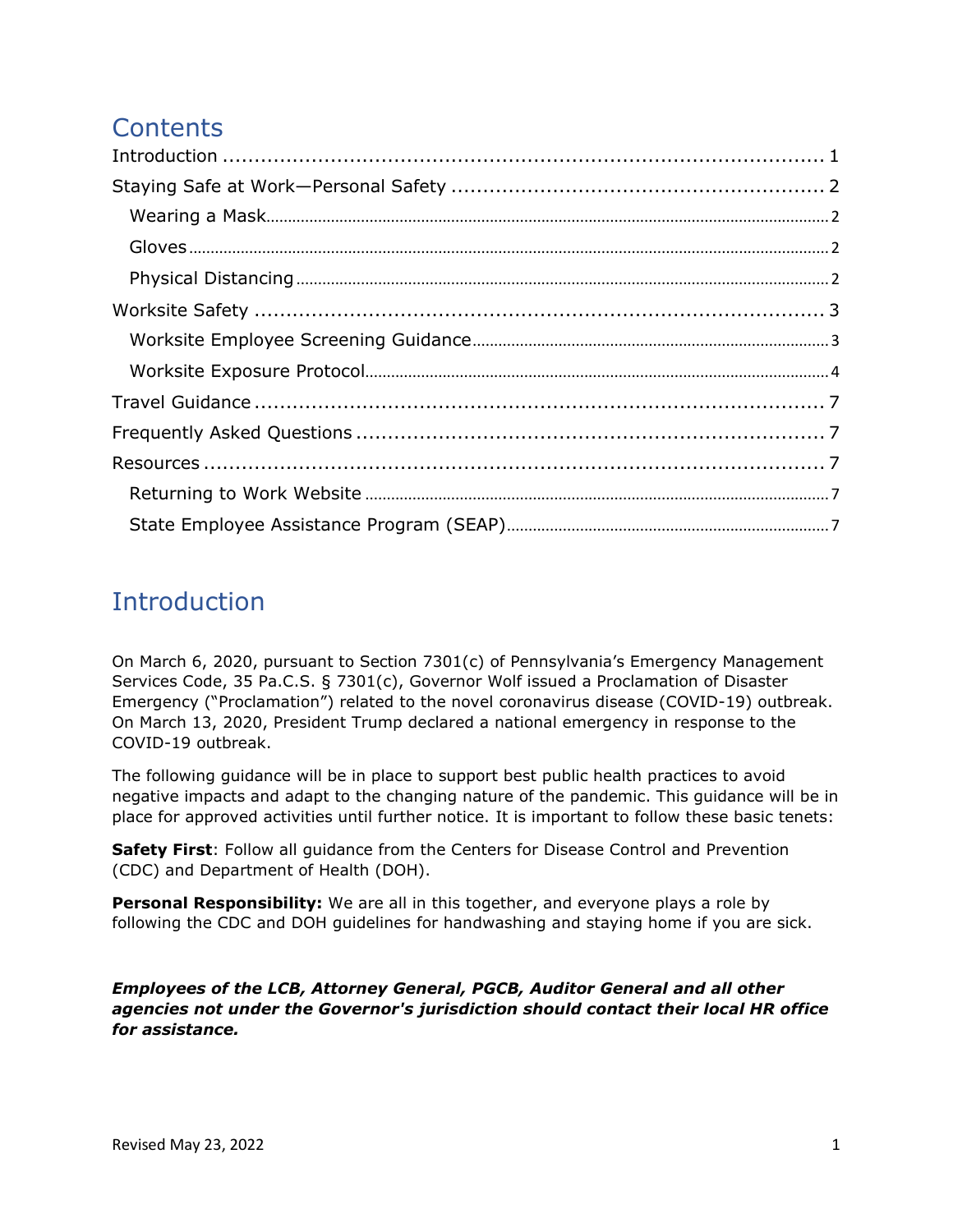*Please note the following guidance may differ for 24/7 operations including correctional facilities, state hospitals and centers, veterans' homes, and youth development centers, as well as those agencies following CISA's guidance for critical infrastructure workers. Employees within such operations should continue to follow the guidance issued by their agency.*

*In cases where a provision of an approved labor agreement or side letter cannot be reconciled with this policy, the labor agreement or side letter will control.* 

# <span id="page-2-0"></span>Staying Safe at Work—Personal Safety

We all must do our part to protect our personal health and safety, as well as the health and safety of others, both at work and outside of work.

## <span id="page-2-1"></span>Wearing a Mask

**Effective Monday, February 28, 2022, all employees and contracted staff working in agencies under the Governor's jurisdiction are encouraged, but not required, to wear a mask indoors. Visitors to commonwealth work locations are also encouraged to voluntarily wear a mask. Employees and contractors who are covered by federal guidelines should continue to follow all applicable directives from the federal government.** 

Masks will be available at work locations, or you can wear your own, provided it meets [CDC](https://www.cdc.gov/coronavirus/2019-ncov/prevent-getting-sick/diy-cloth-face-coverings.html)  [guidelines](https://www.cdc.gov/coronavirus/2019-ncov/prevent-getting-sick/diy-cloth-face-coverings.html). 

## <span id="page-2-2"></span>**Gloves**

Gloves will only be provided to employees who require them to perform certain job functions, such as handling mail, custodial work, certain trades, and groundskeeping.

Employees who use cleaning chemicals are required to use disposable gloves. Other personal protective equipment may also be required by the chemical manufacturer. Check chemical warning labels and safety data sheets for appropriate personal protective equipment.

## <span id="page-2-3"></span>Physical Distancing

As of May 31, 2021 physical distancing is no longer required at commonwealth worksites.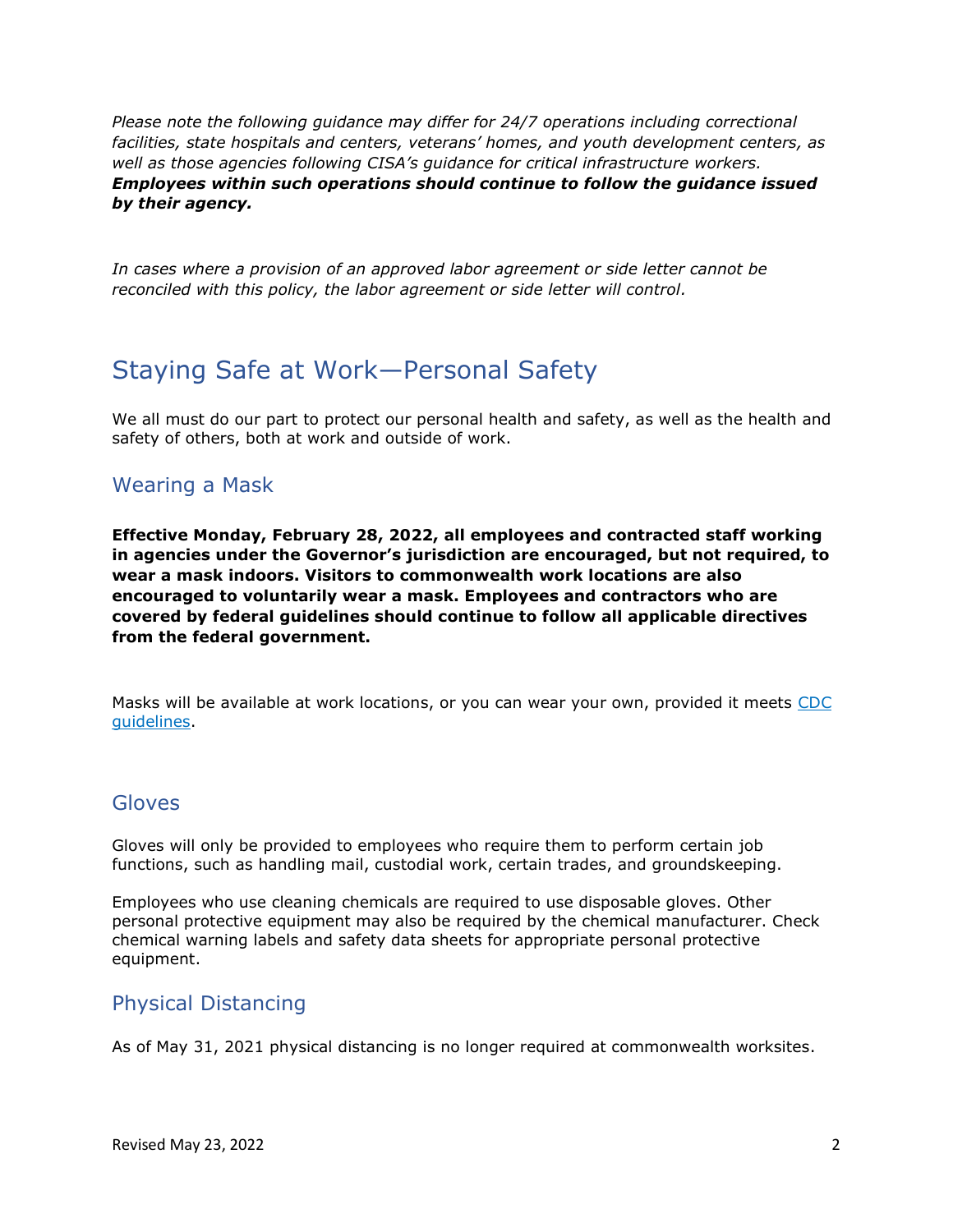#### **Noncompliance with Personal Safety Guidelines**

Employees who do not comply with the personal safety guidelines outlined herein will be subject to corrective action up to and including removal from employment.

# <span id="page-3-0"></span>Worksite Safety

## <span id="page-3-1"></span>Worksite Employee Screening Guidance

#### **Post Vaccination Health Screening**

The three days post-COVID-19 vaccination (date of the vaccine is day 1), employees may experience symptoms. These symptoms include pain, swelling and redness in the arm where you got the shot, fever, chills, tiredness, muscle pain, and headache. Employees who feel well enough to work and do not have other signs and symptoms of COVID-19, including cough, shortness or breaths, sore throat, or change in smell or taste, may be considered for return to work without testing for COVID-19. Employees who have a fever (100°F or greater) and work in critical infrastructure settings where staffing shortages are anticipated or occurring may be considered for work if they feel well enough. If fever does not resolve in 2 days, these employees should be revaluated and considered for COVID-19 testing. If an employee is unable to work through the side effects of the vaccine, they may be eligible for [Emergency Paid Sick Leave \(ES\)](https://www.oa.pa.gov/covidleave/Pages/working-teleworking.aspx) or use your own paid or unpaid leave.

#### **Health Care Personnel Screening Post COVID-19 Vaccination**

Health care personnel may experience symptoms in the three days after vaccination. Screening procedures for these personnel should follow procedures outlined in [HAN-541.](https://www.health.pa.gov/topics/prep/PA-HAN/Pages/2020-HAN.aspx)

#### **Self-Screening**

Individuals reporting to a worksite should conduct daily [self-screening](https://www.oa.pa.gov/returningtowork/Documents/self-screening-form.docx) or use the [CDC Self-](https://www.cdc.gov/coronavirus/2019-ncov/symptoms-testing/symptoms.html)[Checker tool,](https://www.cdc.gov/coronavirus/2019-ncov/symptoms-testing/symptoms.html) these questions should be answered by individuals prior to reporting to the worksite.

> 1. Are you showing any signs or one or more of the following symptoms - Temperature of 100.4 ºF or higher, cough, shortness of breath, chills, sore throat, headache, fatigue, congestion or runny nose, nausea or vomiting, diarrhea, repeated shaking with chills, muscle pain, new loss of taste or smell or difficulty breathing that are not related to a preexisting medical condition? (Individuals experiencing post-vaccination side effects including chills, tiredness, muscle pain, and headache in the three days after a COVID-19 vaccination do not need to be excluded from the workplace.)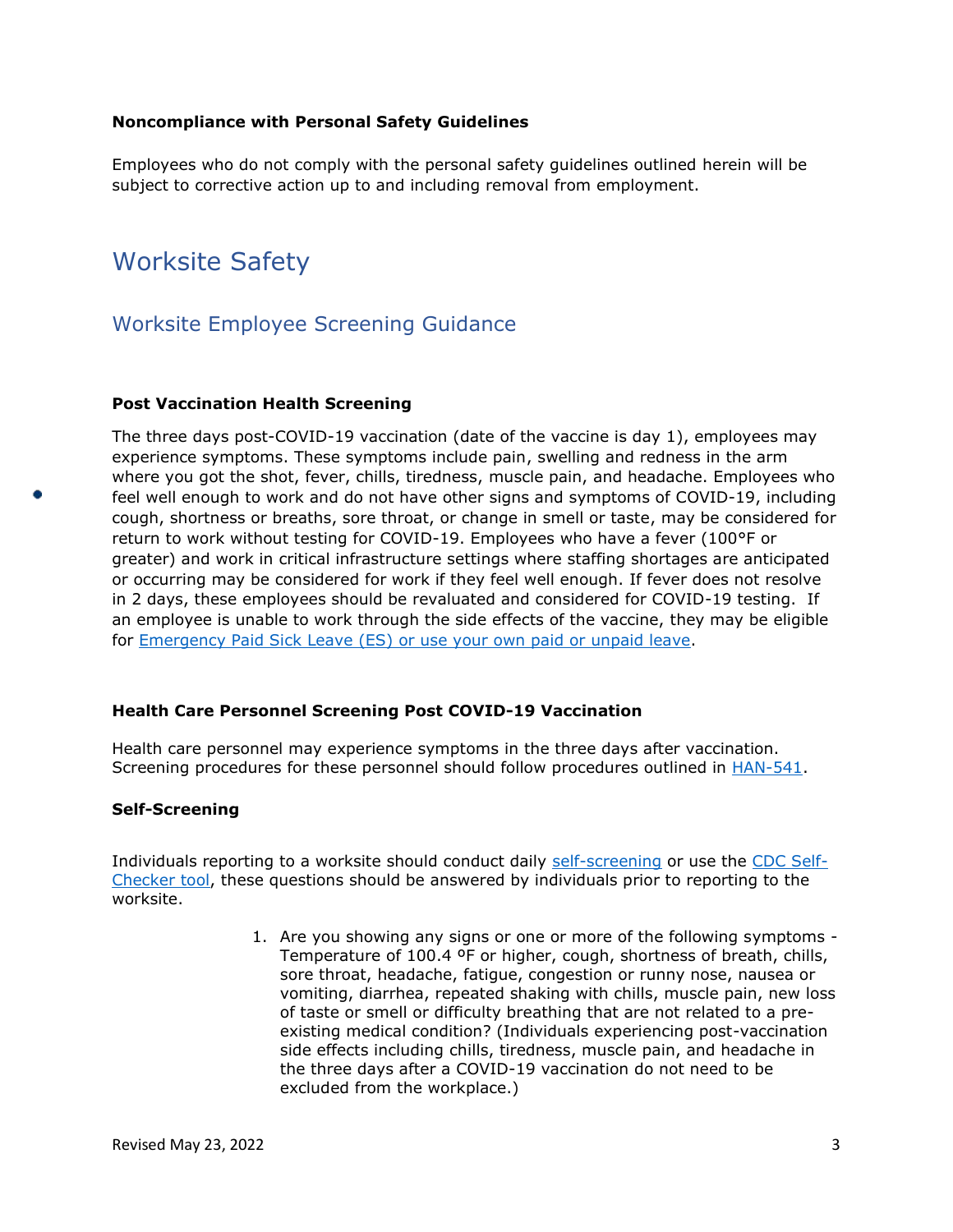2. Are you awaiting testing results or other diagnostic procedure to determine COVID-19 for any reason other than an impending medical procedure or employer testing? An employee instructed to quarantine by a health care provider prior to an impending medical procedure will not be permitted in the workplace.

If you responded YES to any questions:

- Do not report to the worksite. Report off work to your supervisor.
- Stay home and contact FMLA Services at 717-346-4667 to discuss leave options available to you.

## <span id="page-4-0"></span>Worksite Exposure Protocol

With the reopening of commonwealth operations comes the possibility of employees entering the worksite with having had exposure to COVID-19. **Employees are encouraged to stay home if they are ill**.

Please note the following guidance may differ for 24/7 operations including correctional facilities, state hospitals and centers, veterans' homes, and youth development centers, as well as those agencies following CISA's guidance for critical infrastructure workers. *Employees within such operations should continue to follow the guidance issued by their agency.*

An employee who exhibits [symptoms](https://www.cdc.gov/coronavirus/2019-ncov/about/symptoms.html) (i.e., fever, cough, shortness of breath, sore throat, headache, repeated shaking with chills, muscle pain, new loss of taste or smell or difficulty breathing) at the worksite will be sent home and advised to seek medical assistance immediately. (If an employee does not have a healthcare provider, they will be referred to their local health department or 1-877-PA-HEALTH.)

#### **Definitions**

Close Contact - an individual who a positive case individual may have been within 6 feet for a consecutive total of 15 minutes or more, or the positive case had direct physical contact (hug or kiss), shared eating or drinking utensils, or spread respiratory droplets directly on them or was exhibiting symptoms (through sneezing or coughing) in the 48 hours prior to symptom onset or positive test administered. See [PA-HAN 533.](https://www.health.pa.gov/topics/Documents/HAN/2020-PAHAN-533-10-26-ADV%20-%20Additiona.pdf)

Individual under Investigation – an individual who is awaiting testing results or other diagnostic procedure to determine COVID-19 status. Individuals under investigation should isolate away from the workplace until results are received unless the testing is conducted because of an impending medical procedure.

Positive Case - an individual with or without symptoms who tests positive for COVID-19 RNA using a viral test.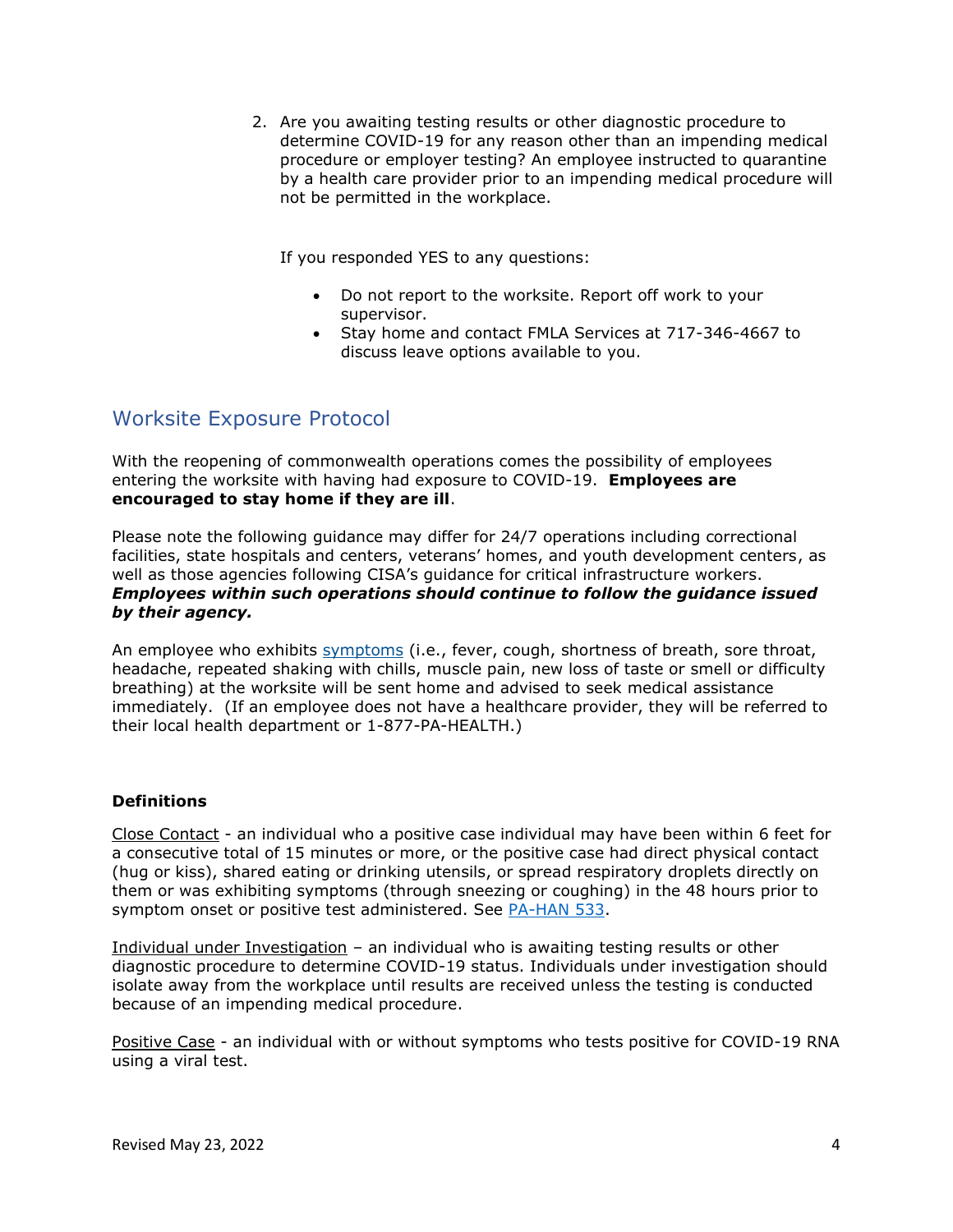Probable Case – an individual diagnosed with COVID-19 by health care provider or Department of Health personnel because they meet clinical criteria AND have had exposure to the COVID-19 virus but have not had a confirmatory test OR

Tests positive for COVID-19 with a respiratory sample using an antigen test.

**Teleworking individual:** If a teleworking employee calls off with a COVID-19 positive diagnosis, no additional actions are necessary. In the event a teleworker is unable to telework because of COVID-19 symptoms, they may qualify for ES leave. Contact FMLA Services for additional information.

**Onsite or fieldwork individual:** If it is determined an individual that has been in the worksite is a positive COVID-19 case, the following steps should be taken:

#### **Individual Reports as a Positive Case**

1. If the individual is still in the workplace and is a positive case, send them home under the condition they are not fit for duty. If the individual is exhibiting symptoms of COVID-19 and still in the workplace, they should be evaluated using [fitness for duty](https://www.oa.pa.gov/Policies/Documents/m505_3.pdf) procedures and sent home if necessary. Individuals should be advised to contact a health care professional or public health organization for isolation guidance. At the supervisor's discretion, individuals may be allowed to drive themselves home. Normal leave policies should apply to the absence; however, the employee may qualify for ES leave. Contact FMLA Services for additional information.

When counting days of isolation, day zero is the date the positive test was taken or the day symptoms developed.

When counting days of quarantine, day one is the day after the last contact with the positive case or the first day after the individual is no longer considered contagious (48 hours before symptoms began to day 5).

General Isolation Guidance for an individual who tests positive for COVID-19 regardless of vaccination or booster status:

- The individual should isolate away from the workplace for 5 days.
- If there are no symptoms (asymptomatic) or the symptoms\* are resolving after 5 days, the individual may return to the workplace but must wear a mask for 5 additional days.
- Test on or after day 5, if possible. If positive, remain in isolation through day 10.
- If an individual cannot wear a mask, isolate for the full 10 days.
- An individual with [moderate](https://www.covid19treatmentguidelines.nih.gov/overview/clinical-spectrum/) illness must isolate for 10 days.

\**If the individual has a fever they may not return to the workplace until the fever resolves.*

2. There is no need to close the entire office/worksite. Staff may remain at work and contact tracing does not need to be performed. Daily enhanced cleaning is already taking place so there is not a need to contact building management to ask for cleaning. See the Post Worksite Exposure Cleaning and Disinfecting section for more information.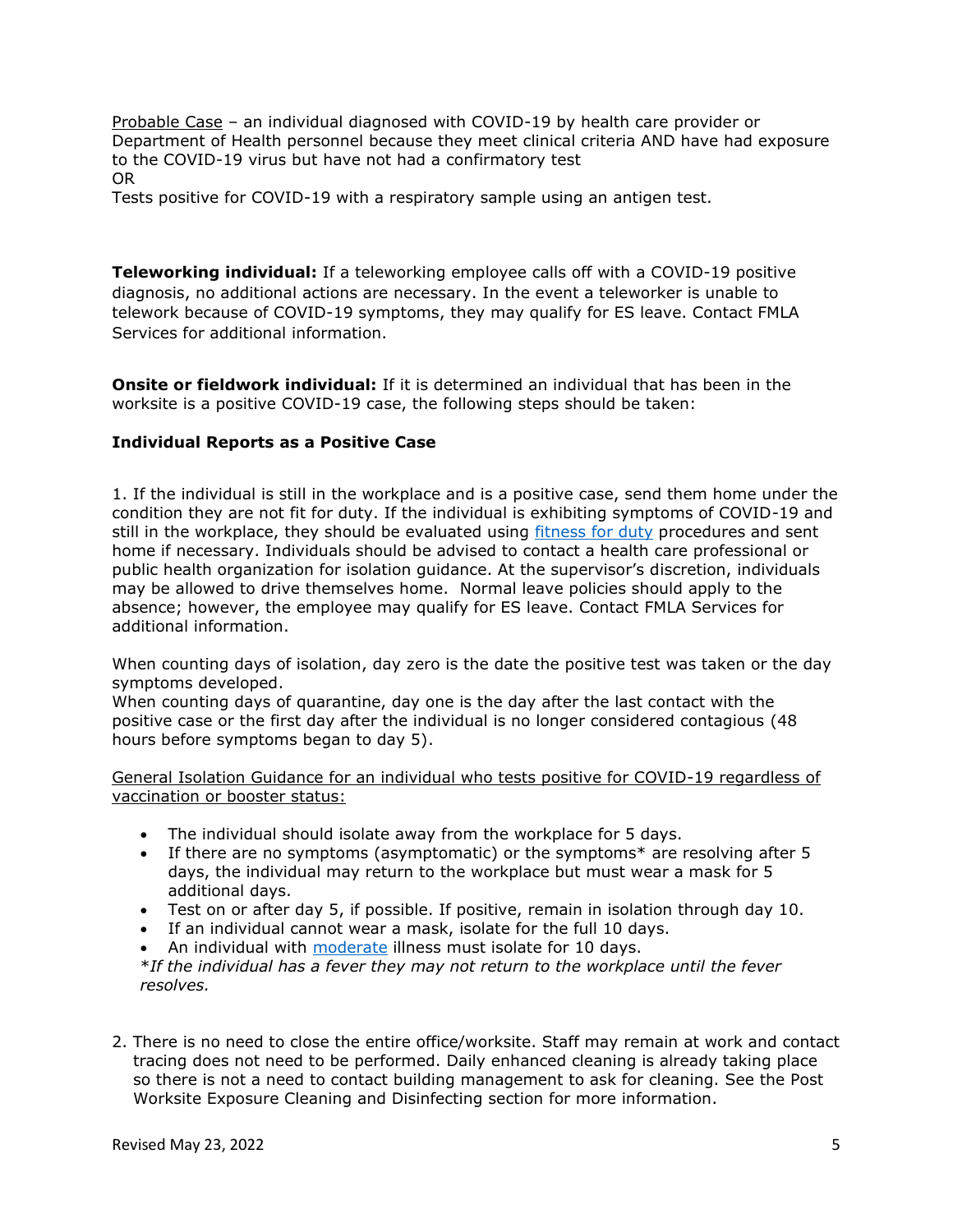- 3. Maintain confidentiality Do not reveal the positive COVID-19 individual's identity.
- 4. **An individual identified as a close contact with someone who is a positive COVID-19 case may need to self-quarantine.** The length of quarantine is determined by CDC guidelines, the health care or public health professional.

If an individual was exposed (i.e., close contact) to someone with COVID-19 and is fully vaccinated and has received a booster OR completed the primary series of Pfizer or Moderna vaccine and is not yet eligible for a booster OR completed the primary series or the J&J vaccine in the last 2 months:

- Wear a mask around others for 10 days.
- Test on day 5 if possible. If positive, follow isolation guidance.
- If symptoms develop, stay home (isolate) and get tested.
- If an individual cannot wear a mask, quarantine for 10 days.

If an individual was exposed (i.e., close contact) to someone with COVID-19 and is not vaccinated OR completed the primary series of Pfizer or Moderna vaccine and is eligible but has not received a booster OR completed the primary series or the J&J vaccine more than 2 months ago:

- Stay home for 5 days. After that continue to wear a mask around others for 5 additional days.
- If an individual cannot quarantine, wear a mask around others for 10 days.
- Test on day 5 if possible. If positive, follow isolation guidance.
- If symptoms develop, stay home (isolate) and get tested.
- If an individual cannot wear a mask, quarantine for 10 days.

Those who were a positive case in the past 90 days and remain asymptomatic should not quarantine if identified as a close contact. They should wear a mask around others for 10 days. If an individual cannot wear a mask, quarantine for 10 days.

\* Health care, prision and other congregate care settings must follow guidance from the Department of Health regarding quarantine and isolation time periods found in [HAN 619.](https://www.health.pa.gov/topics/Documents/HAN/2022-619-1-7-UPD-COVID-19%20Isolation.pdf) Current healthcare guidance is available in **HAN 614**.

#### Leave Policy

Starting January 1, 2021, the commonwealth issued [HR Policy WS004 COVID-19 Emergency](https://www.oa.pa.gov/Policies/hr/Documents/WS004.pdf)  [Paid Sick Leave.](https://www.oa.pa.gov/Policies/hr/Documents/WS004.pdf) This policy was issued to set forth commonwealth-wide guidance on the use of leave pursuant to the COVID-19 pandemic.

More information about the application of this policy, as well as other information about administering leave during the COVID-19 pandemic, is available on the commonwealth's [COVID-19 Leave Information](https://www.oa.pa.gov/covidleave/Pages/default.aspx) website.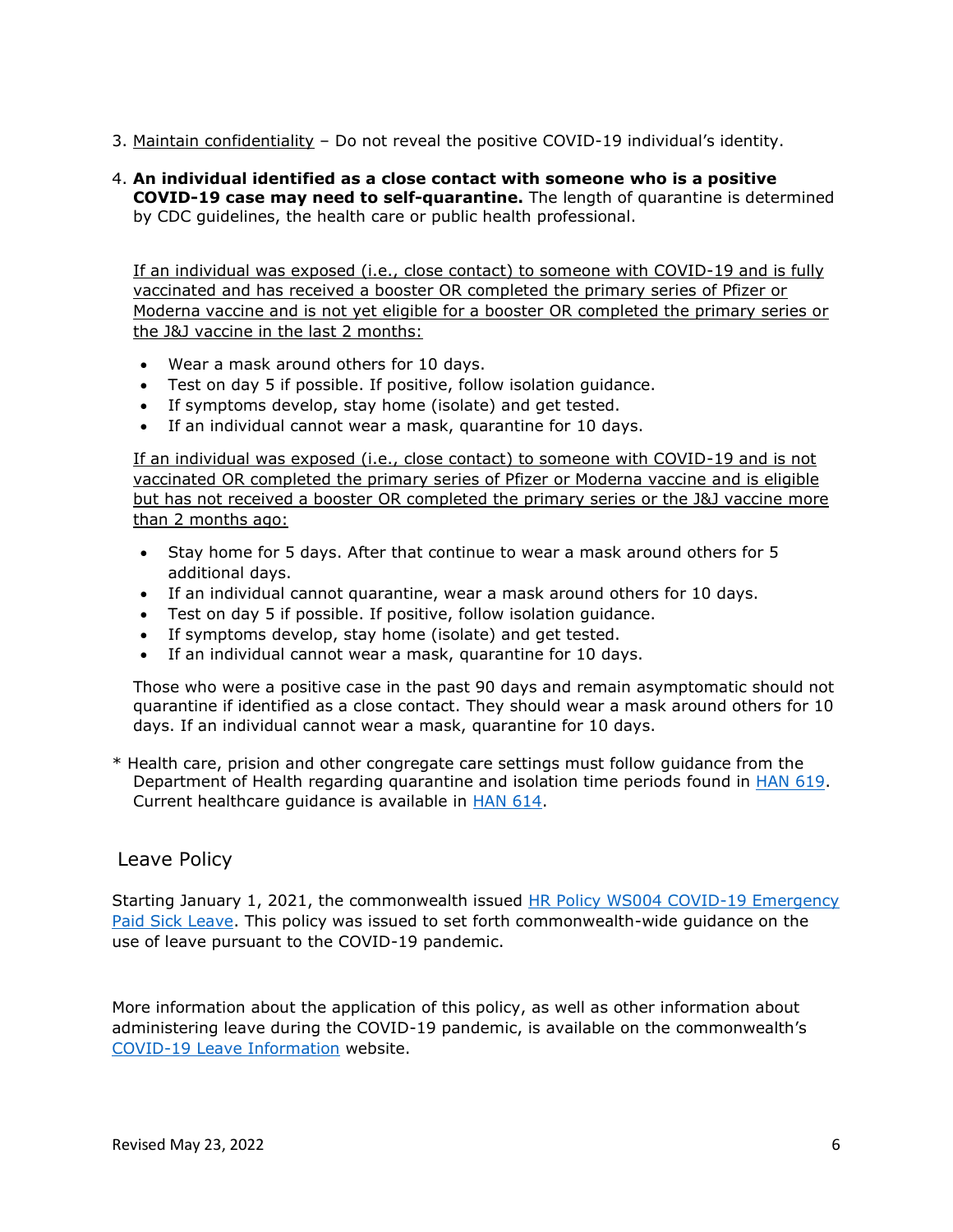# <span id="page-7-0"></span>Travel Guidance

Individuals who are positive cases or who have been identified as close contacts should not travel during their 10 day isolation or quarantine period.

See the CDC's website for a [full list of travel precautions,](https://www.cdc.gov/coronavirus/2019-ncov/travelers/index.html) recommendations and requirements for international travel. Travel related quarantine is not required as of March 1, 2021 by PA DOH.

# <span id="page-7-1"></span>Frequently Asked Questions

FAQs have been developed as an additional resource to help both supervisors and employees prepare for the reopening of Commonwealth worksites. The FAQs are located on the Office of Administration's [Returning to Work website.](https://www.oa.pa.gov/returningtowork/Pages/default.aspx)

# <span id="page-7-2"></span>Resources

## <span id="page-7-3"></span>Returning to Work Website

The commonwealth has launched a website containing resources for employees. Please visit the [Returning to Work website](https://www.oa.pa.gov/returningtowork/Pages/default.aspx) to explore the tools available to help you prepare for the reopening of your worksite.

#### "COVID-[19 Vaccine" FAQs](https://www.oa.pa.gov/covidvaccine/Pages/default.aspx)

The Office of Administration has launched a website with frequently asked questions about commonwealth employee COVID-19 vaccinations.

## <span id="page-7-4"></span>State Employee Assistance Program (SEAP)

As we all work hard to continue serving Pennsylvanians during this challenging time, it is also important to focus on our own well-being.

The State Employee Assistance Program (SEAP) is free and available to serve you, members of your family and anyone living in your household with a variety of services during this time and year-round. These services can help with everything from having trouble sleeping or stress to financial, legal, work or relationship concerns and more.

SEAP also offers you the option of Virtual Visits, where you can talk with and see a counselor from the privacy and comfort of your own home. Counselors are available 24/7. Call SEAP and learn more at 1-800-692-7459 (TTY 711).